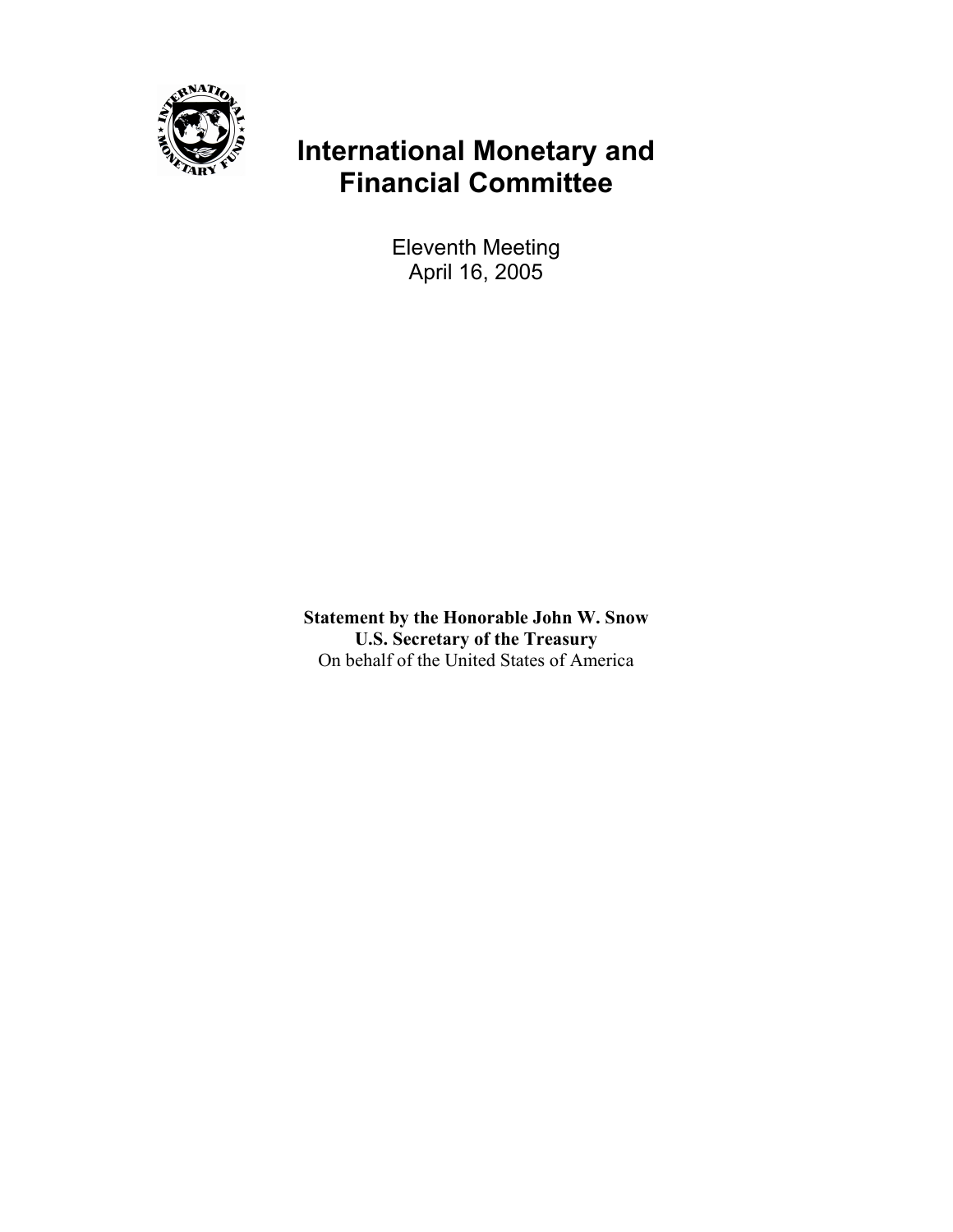### **Statement by the Honorable John W. Snow U.S. Secretary of the Treasury International Monetary and Financial Committee Meeting April 16, 2005**

As we meet today, the global economic expansion remains on track and the outlook is favorable. Growth remains strong overall, and inflation is moderate. But the world economy faces challenges: high oil prices are a headwind, and global growth is not sufficiently broad-based. This is a time of opportunity for all of us – to act to strengthen growth in our own economies and the international financial system as well.

The United States continues to do its part. Economic growth was 4.4 percent last year, the strongest in five years. The economy has created 3.1 million new jobs since May 2003. Manufacturing production is on the upswing, and a revival in U.S. exports begun in mid-2003 is also contributing to rising output.

The President has made clear the U.S. commitment to strengthen our economy further. This includes reducing the budget deficit – as well as reforming Social Security and the tax system, reducing the regulatory burden on business, and passing energy legislation. We expect the deficit to total 3.5 percent of GDP this fiscal year. Tight controls on discretionary spending and increased revenue as a result of economic expansion are expected to cut the deficit by more than half, to 1.5 percent of GDP, by fiscal year 2009.

But the challenge of strengthening growth is one that we all must take up. The major economies, particularly continental Europe and Japan, need to act more resolutely to increase economic potential. The G-7 Agenda for Growth has helped boost the priority on structural reforms and supply-side policies. Progress is being made, but far more remains to be done. Such steps to increase growth, along with deficit reduction in the United States, and greater and more widespread exchange rate flexibility, particularly in emerging Asia, are key to fulfilling the international community's shared responsibility to promote global adjustment. In this latter regard, through its mandate to exercise surveillance over members' exchange rate policies, the IMF has a continuing central role to play.

Free trade is an essential component of the drive for stronger global economic growth. Completion of the Doha Development Round before the end of 2006 is an important, though challenging, goal. We need to intensify the pace of the negotiations and commit to meeting key milestones along the way. Developed and developing countries alike need to be prepared to reduce their trade barriers and subsidies. Financial services liberalization offers particular promise, and I look for good offers in this area as a key ingredient for a successful conclusion of the Round.

## **The IMF's Strategic Direction**

We are very pleased to see the IMF undertaking a review of its role and strategy for the medium-term. Like any other institution, maintaining the Fund's vitality depends on self-assessment and planning to ensure that it remains sharp and well-focused on its core competencies. The IMF's mission is clear – to foster international monetary cooperation and balance of payments adjustment to support international financial stability and economic growth.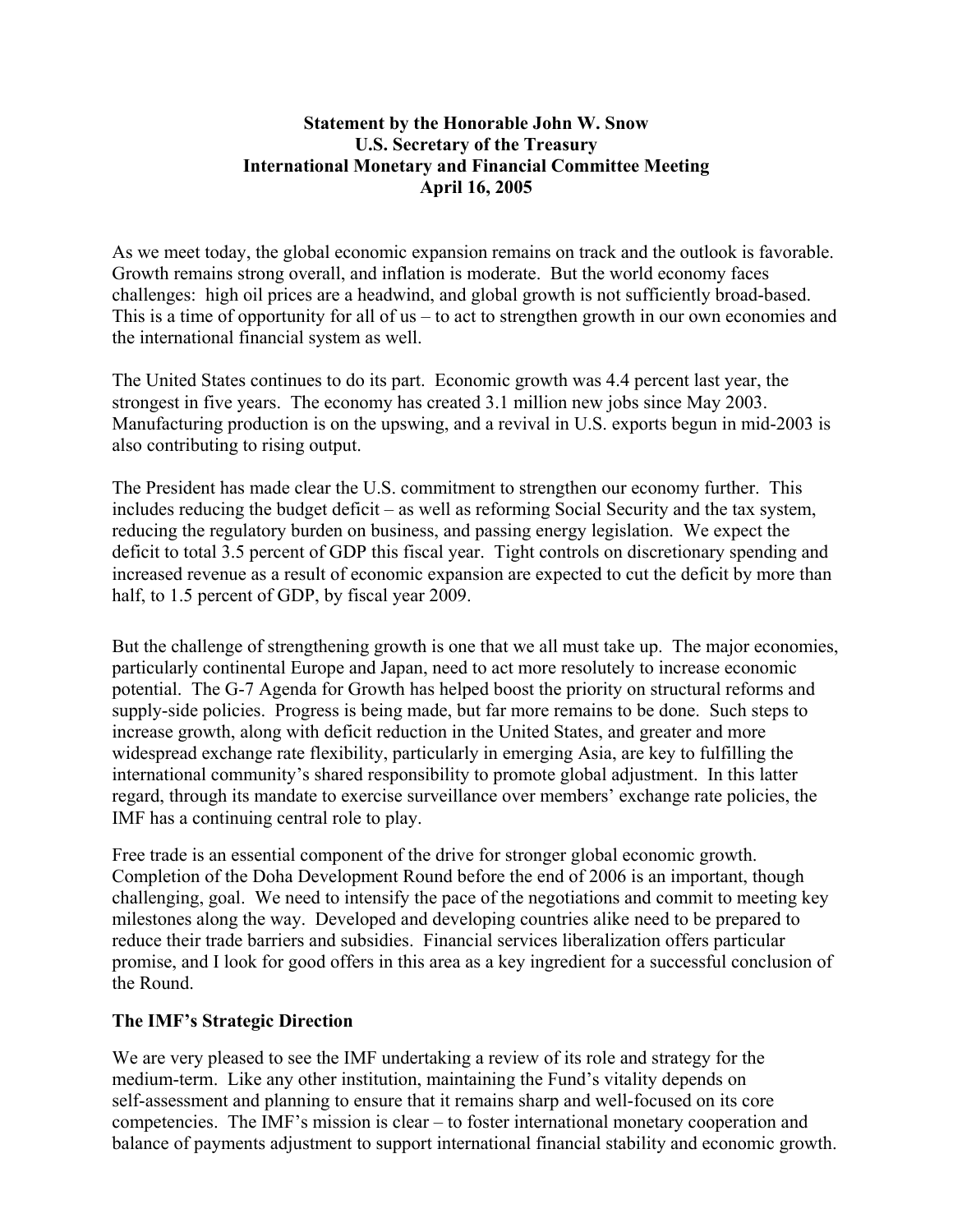The IMF has a unique opportunity through its surveillance to assess risks, influence policy and prevent crises. The IMF can and must do better in carrying out this function. Surveillance needs to be more focused on the Fund's core areas of expertise – monetary policy, fiscal policy, the balance of payments, exchange rates, and the financial sector. Integrating capital market and financial sector analysis more fully into the daily life of the Fund will also be important to executing more effective surveillance. And for the debt sustainability assessment framework to make its full contribution, this analysis must be separate and distinct from lending decisions.

The United States strongly believes that there is a need for a new tool between surveillance and funded programs to provide for structured engagement with the IMF in the absence of a need for borrowing. Such a policy monitoring arrangement would be voluntary and country-led and would allow for close engagement between IMF staff and authorities as they work to enhance the macroeconomic policy framework and strengthen macroeconomic institutions. I understand a number of countries have expressed interest in such a tool and urge the Committee to endorse creation of a policy monitoring arrangement today.

The IMF and World Bank's Financial Sector Assessment Program (FSAP) has been very successful, helping authorities become better aware of potential vulnerabilities and contributing to improved financial sector supervision in a number of countries. We look forward to further improvements in coordination on this issue. We also underscore the importance of the ongoing work on standards and codes, including the provision of technical assistance to facilitate adherence, as part of the work to strengthen surveillance. We welcome the recent review of remittances issues in the World Economic Outlook. Remittances provide a stable flow of funds that impact development, and we urge continued Fund attention to this issue.

The strategic review is an important exercise for refining the IMF's role and priorities. This will help guide the effort to modernize the IMF's operations and help align its limited resources to deliver results. We welcome the progress being made in updating the IMF's compensation and personnel management systems and look forward to further work in this area. The review of IMF finances that is now underway is also critical to our shared goal of equipping the Fund for the future. Accelerated accumulation of IMF reserves remains appropriate, given today's modern capital markets. Increased incentives for rapid repayment of the Fund would be a step forward.

## **The IMF's Role in Low-Income Countries**

The Bush Administration believes that good economic policy is the fundamental prerequisite for economic growth and poverty reduction, and we are committed to working with low-income countries to develop strong policies. All of us support these goals. The international debate should focus on how to achieve results.

We are convinced that the IMF has a critical role to play in low-income countries. Macroeconomic stability is a necessary but not sufficient condition for growth, and engaging low-income countries to achieve this goal – through policy advice, technical assistance, surveillance, and lending – is a vital part of the IMF's mission.

However, we believe that the rationale for IMF engagement in low-income countries needs to be better articulated with a view to achieving better results. The standards for reform need to be higher. Moreover, the distinction between macroeconomic support and development finance must be far better clarified, for example to permit the PRGF to address short-term adjustment